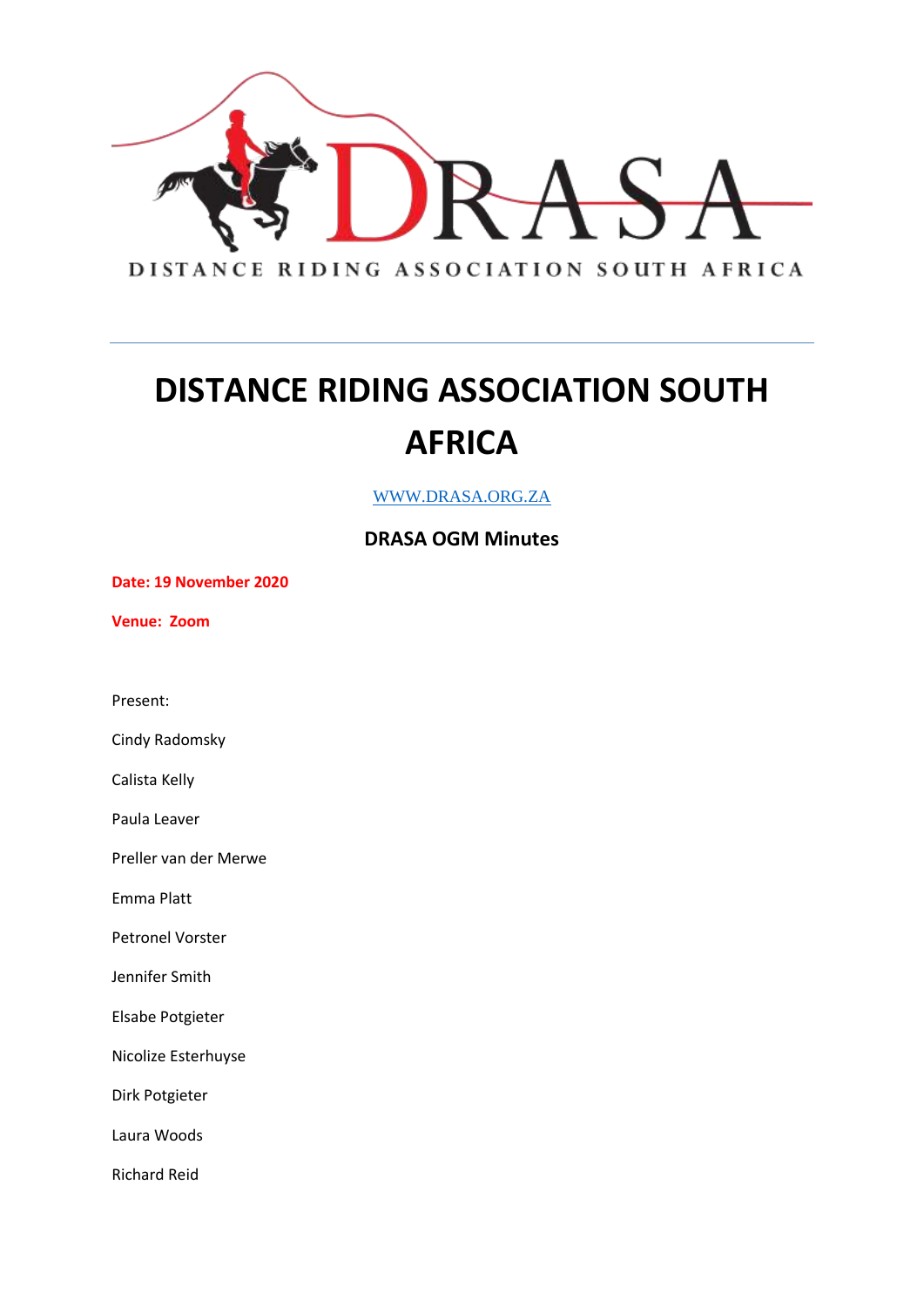

WWW.DRASA.ORG.ZA

Anne-marie Kayne

Nici Carr

Samantha Wright

Apologies: Michael Kayne, Anle Allison, Inge Rall

- 1. Opening and Welcome
	- a. The meeting was opened by Cindy and those present were welcomed. The purpose of the meeting was discussed.
- 2. Apologies
	- a. Three apologies were submitted Mickey Caine; Anle Allison; Inge Rall
- 3. Read Notice of Meeting
	- a. Cindy read the notice of the meeting
- 4. Confirmation of Voting Delegates a. Only one voting member not present
- 5. Read Minutes of previous SGM
	- a. Minutes were read and no queries raised (Minutes available on the website)
- 6. Budget 2021
	- a. Insurance hinges on two aspects we need insurance if we don't belong to SAEF, and are currently still registered on SAEF's insurance despite having resigned.
	- b. SAEF membership There is currently no clarity in regard to the potential fee structure from SAEF. Although some numbers have been discussed but nothing has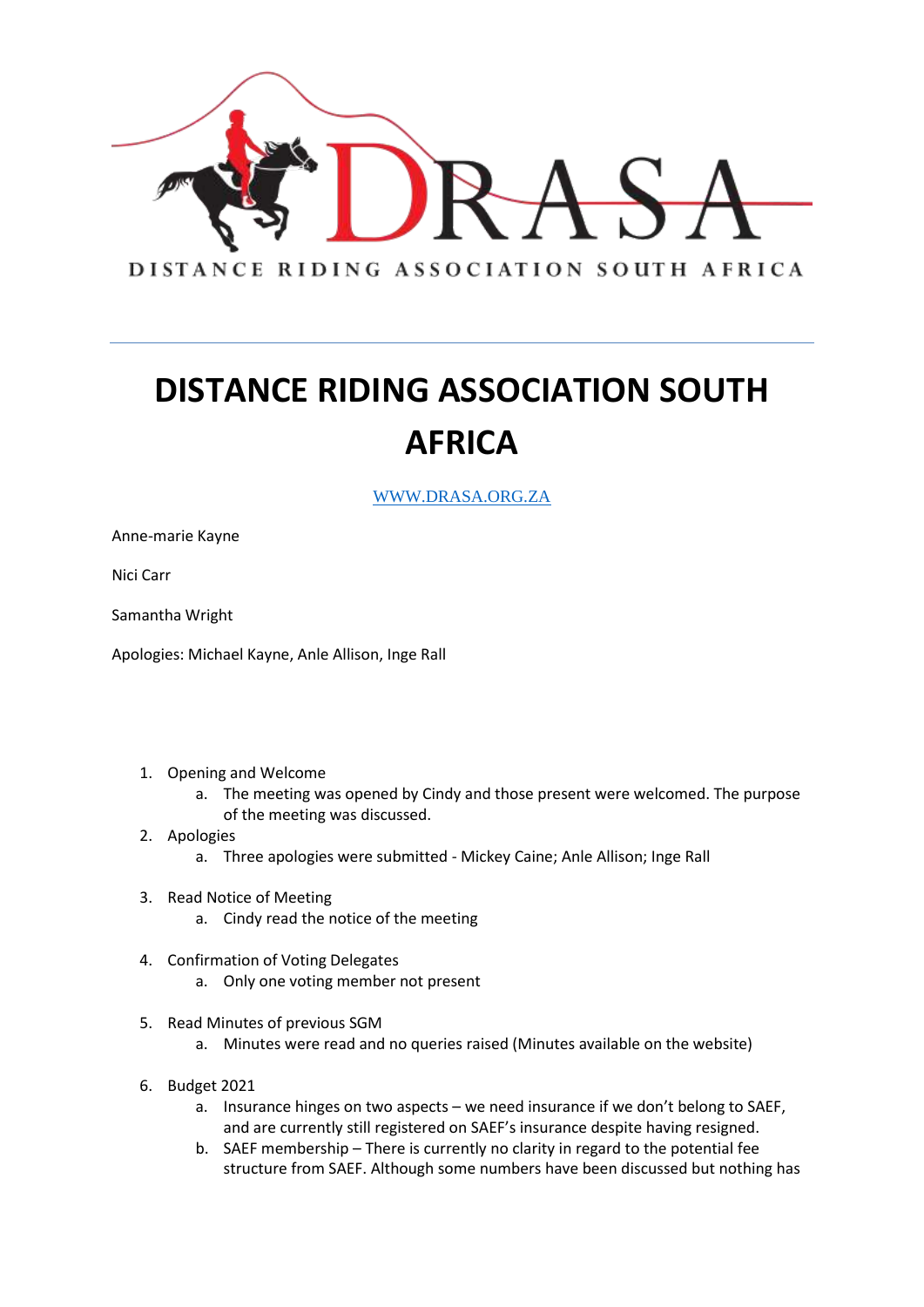

#### WWW.DRASA.ORG.ZA

been confirmed and therefore cannot be presented to our membership. The Pros of belonging to SAEF include not having to pay insurance; but the Cons are that we do have to have passports and vaccinations done by the vet, and also pay the R10 per entry doping fee to SAEF.

- c. Cost of insurance is R10 000 and is easily covered by our current membership and our day riders in a normal year.
- d. Based on our current budget we might end with a small profit, however Covid has skewed our results and the previous year was our start up so it is difficult to predict.
- **e. Budget approved – unanimously**
- 7. Fees 2021
	- a. The following fee structure was proposed and unanimously approved after some discussion. The R100 Insurance is predicated on not belonging to SAEF.
	- b. Existing members at R250 + R100 insurance
	- c. New members at R400 + R100 Insurance
	- d. Day rider pays R100 insurance
	- e. Emma, Petronel, Laura, Jen, Cindy, Paula, Anne-Marie, Maret (Voted yes to fee structure)
- 8. Motions (if any submitted)
	- a. None submitted in time for the meeting
- 9. Closure of Meeting
	- a. Cindy brought the meeting to a close with wishes for a better 2021 and thanks to the Council for their hard work for the year.
	- b. Cindy was thanked for her hard work over the course of a very difficult year.

Meeting Closed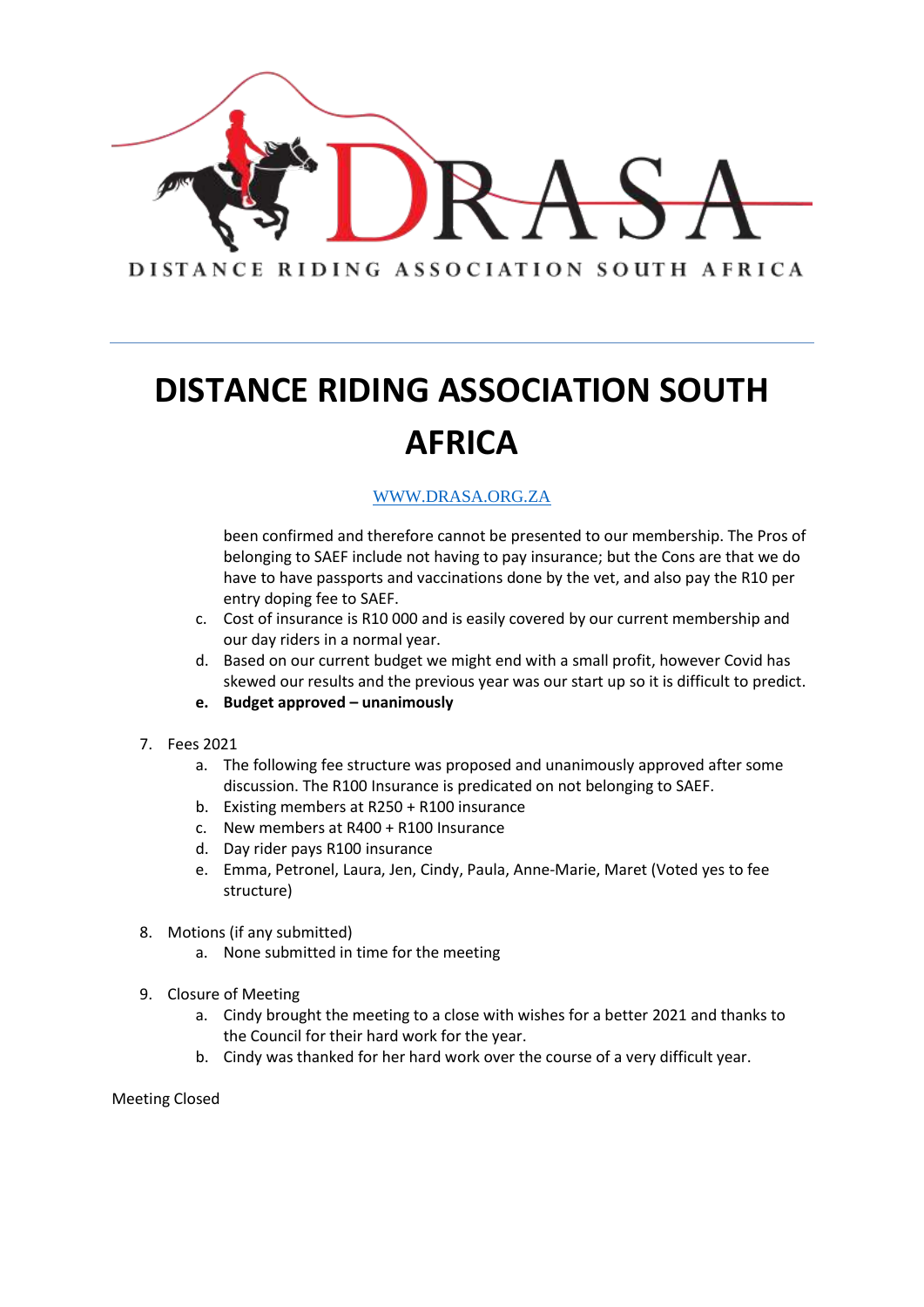

WWW.DRASA.ORG.ZA

To All members

*NOTICE CALLING FOR AN ORDINARY GENERAL MEETING TO BE HELD ON 19TH NOVEMBER 2020 AT 19H00.*

*Meeting will be held via Zoom meetings* 

Join Zoom Meeting

<https://us02web.zoom.us/j/89578383804?pwd=YjBsM0tJTGtOTHpVOHM2ZHpzVGU1dz09>

Meeting ID: 895 7838 3804

Passcode: 515961

*According to our Constitution*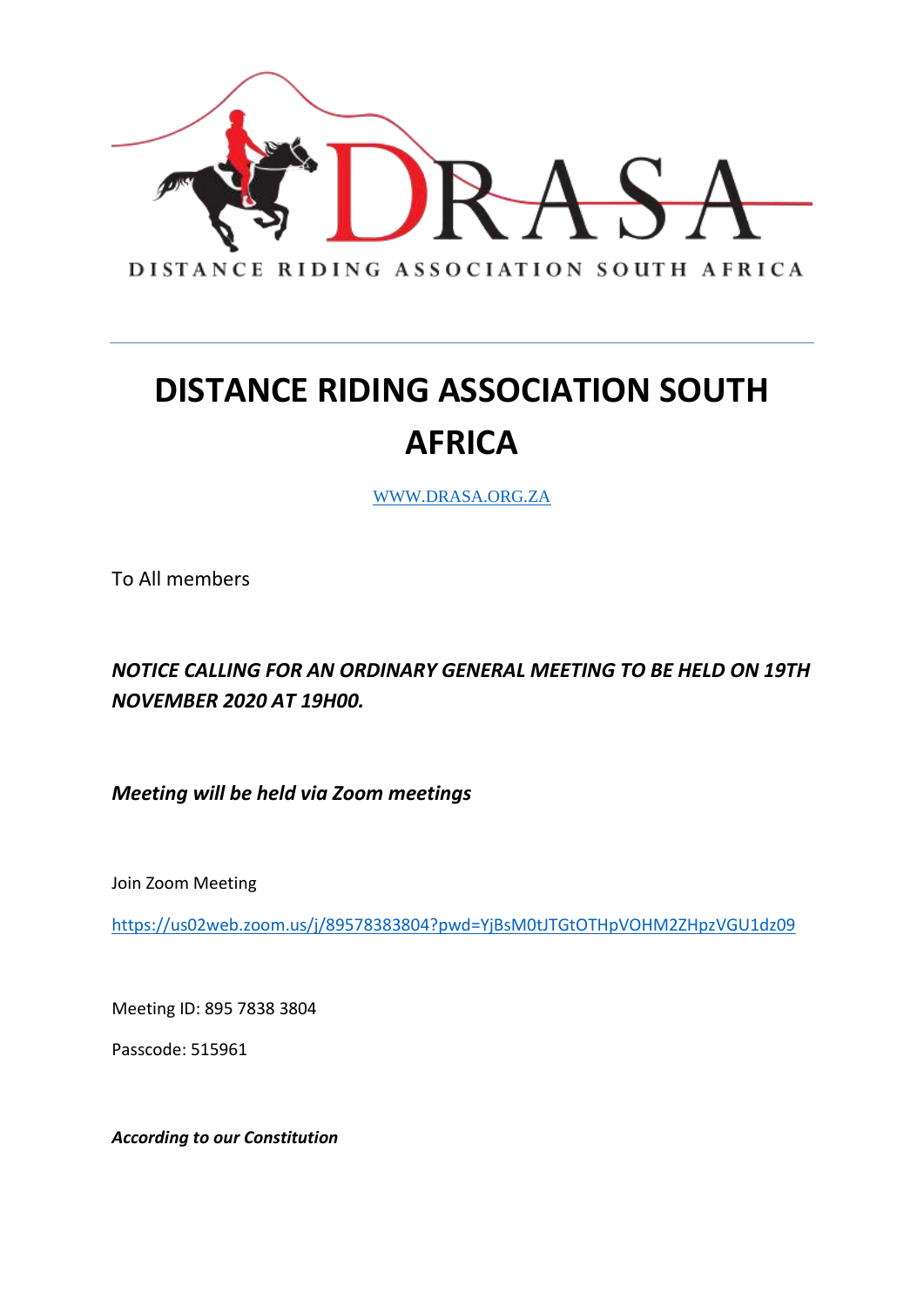

#### WWW.DRASA.ORG.ZA

- "19.3. The following persons shall be entitled to attend and speak at the AGM: 19.3.1. All members of DRASA Council 19.3.2. Not more than 1 (one) representative of each ordinary Member, 1 (one) Representative of the Athletes Representative 19.3.4. All Honorary Life Members 19.3.5. Any other person who may be invited by DRASA Council to do so. 21.5. Notice of any OGM of the Council shall be sent not less than **21 (twenty-one) calendar days** before the date of such meeting which notice shall be accompanied by a proposed agenda as recommended by EXCO. 21.6. The text of any motion which any Member wishes to be put to and considered by any
- OGM shall be received not **less than 15 (fifteen) calendar days prior to the date of such meeting by the National Office** who shall disseminate it by post and /or by hand, and/or by fax, and/or by electronic mail, together with the final agenda to all Ordinary Members, Special Member and Associate Members, not less than 10 calendar days prior to such date."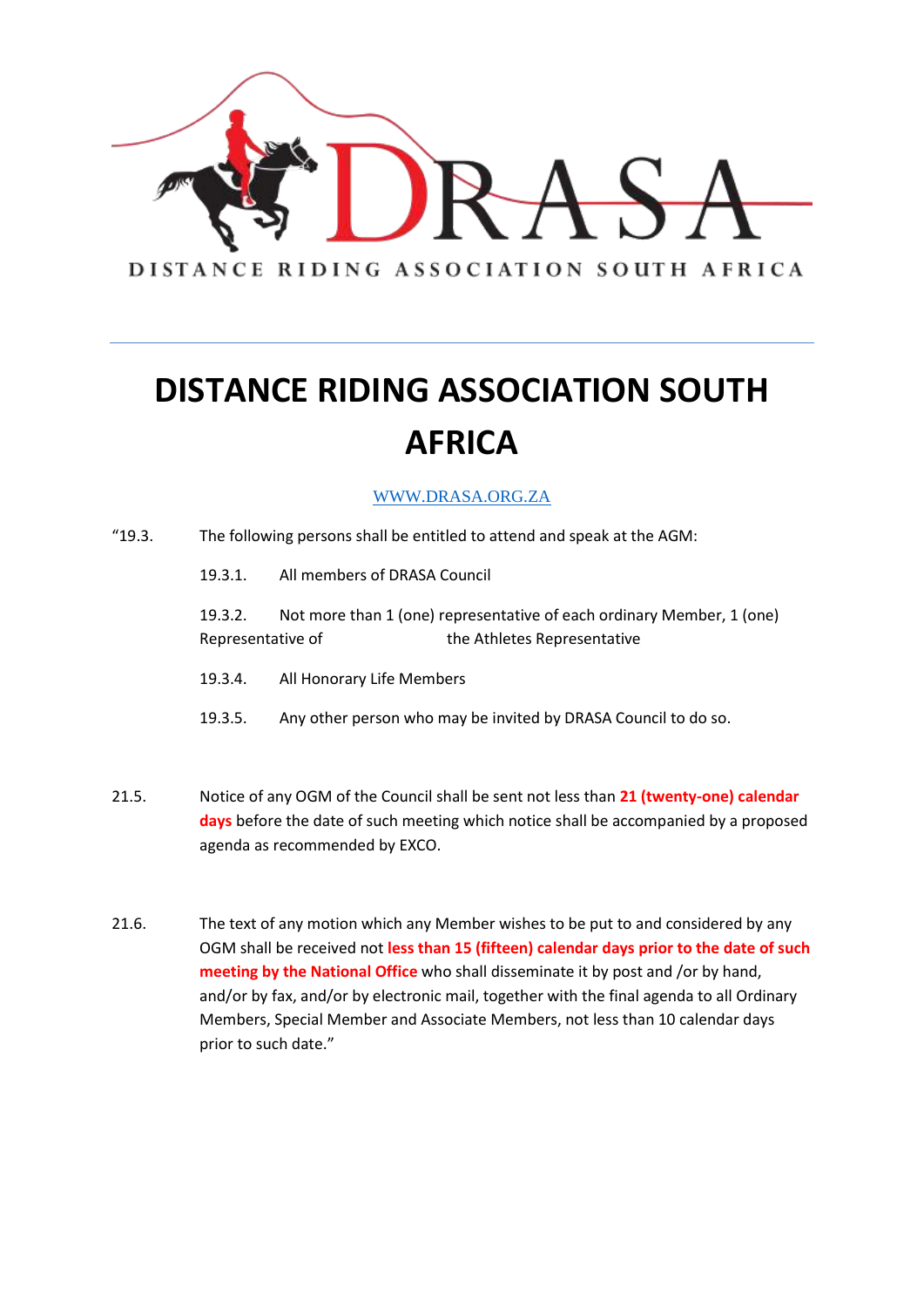

#### WWW.DRASA.ORG.ZA

#### **NB: If you have any Motions to be discussed and considered at the OGM please submit to [info.drasa@gmail.com](mailto:info.drasa@gmail.com) before the 3rd November with full details and justification of such**

- "21.7. The business to be transacted at the OGM shall be:
	- 21.7.1. To read the notice convening the meeting;
	- 21.7.2. To table and confirm, with or without amendments, or to reject the minutes of the previous OGM as the case may be, as well as the minutes of any SGM held in the interim, and to consider any matters arising here from;
	- 21.7.3. To consider and to adopt, with or without modification, or to reject, any Resolution of which due notice has been given;
	- 21.7.4. To consider and to adopt with or without modification or to reject the budget for the ensuing year: this shall have been prepared by the Treasurer and considered and recommended to the DRASA Council by the EXCO;
	- 21.7.5. no resolution which has the effect of creating, amending or repealing a bylaw, policy, regulation or standing rule, shall be binding unless the notice thereof has been given in terms of 21.5 hereof or such resolution has been ratified at the next EXCO meeting."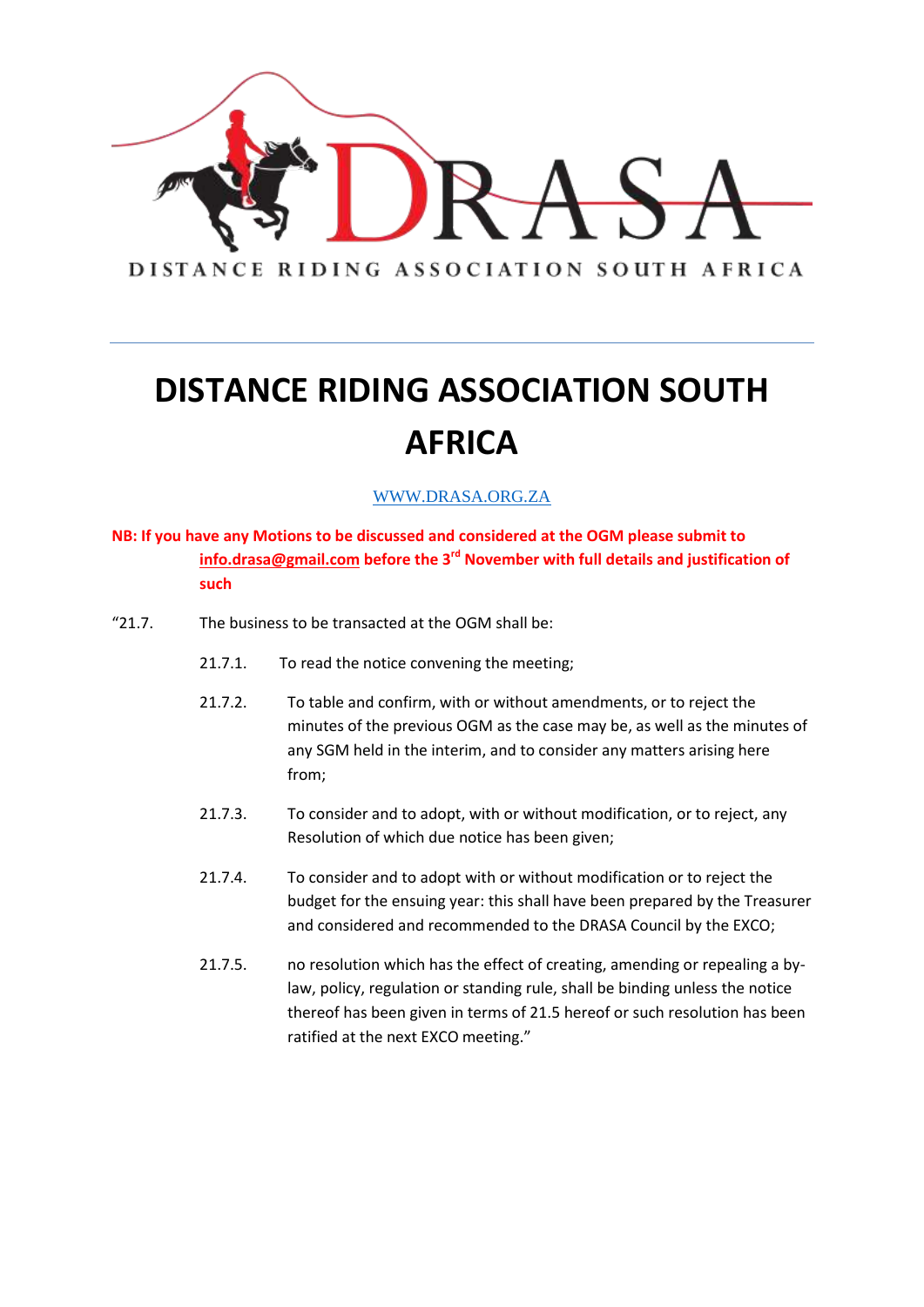

WWW.DRASA.ORG.ZA

**DRAFT AGENDA**

- 1. Opening and Welcome
- 2. Apologies
- 3. Read Notice of Meeting
- 4. Confirmation of Voting Delegates
- 5. Read Minutes of previous SGM
- 6. Budget 2021
- 7. Fees 2021
- 8. Motions (if any submitted )
- 9. Closure of Meeting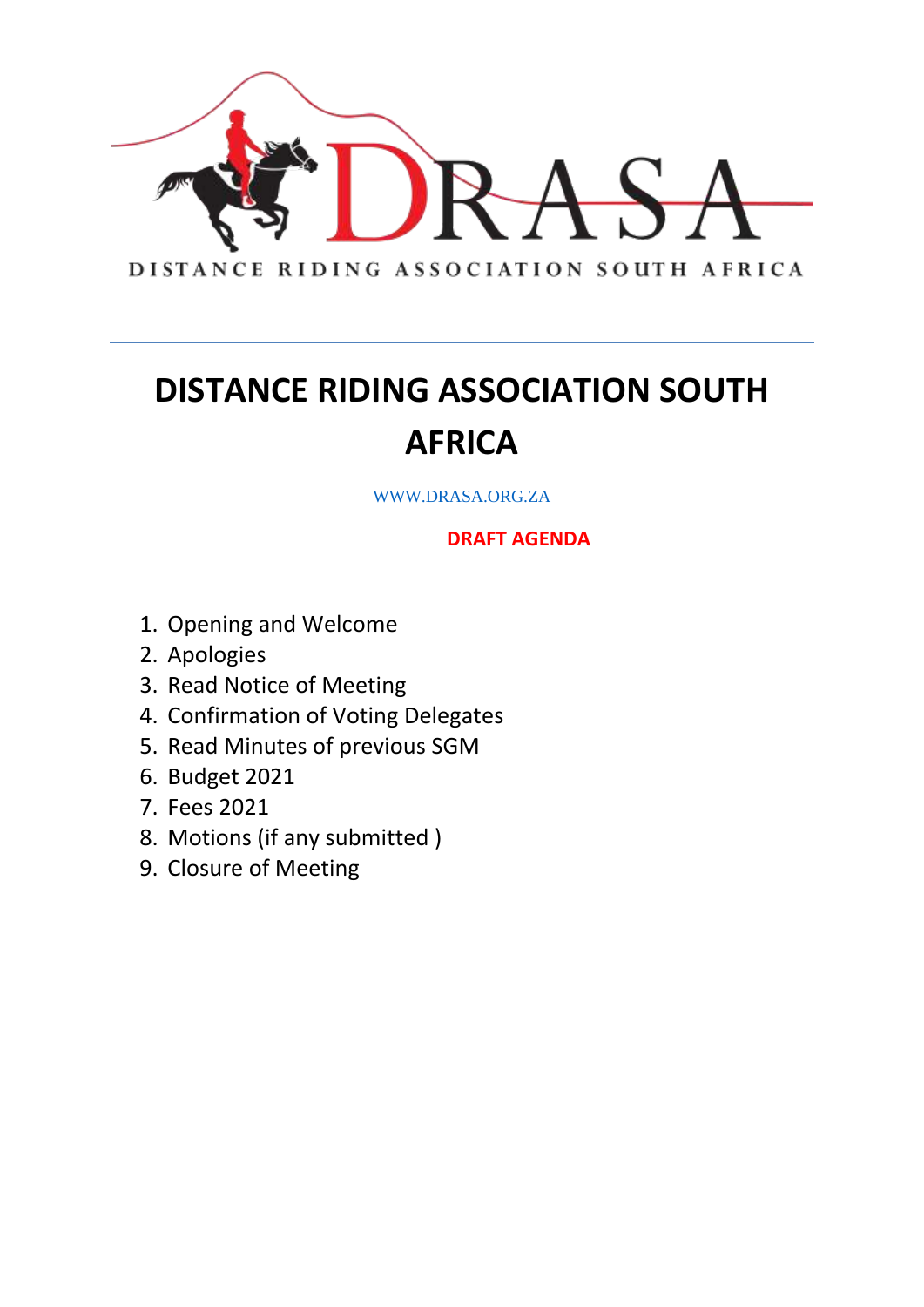

WWW.DRASA.ORG.ZA

#### *DRASA 2021 Budget*

Due to this current year's battle with Covid and lockdowns and event uncertainty, it has been very difficult what to predict will happen next year.

I have prepared the budget on the following assumptions:

60 existing members @ R250 Each (reduced fee due to Covid, but really, we are not losing because they do not require bibs or timing chips);

40 new members @ R400 Each

100 insurance refunds @ R100 each – this cancels out the insurance costs.

HOWEVER, we do still currently fall under SAEF insurance. I really think it's time to make a decision one way or another to avoid duplication of costs.

The SAEF budget approved for next year did make allowance for a recreational membership at reduced cost.

Considering that this would INCLUDE insurance and a some of our members also do other disciplines so would incur this cost anyway, if this cost is around R200 per member I would say it is worthwhile to go back to SAEF. However – we do still need confirmation of the new fees from SAEF.

Costs have largely been kept the same as per 2019 – this years costs are inaccurate due to Covid.

Emma Platt

Treasurer